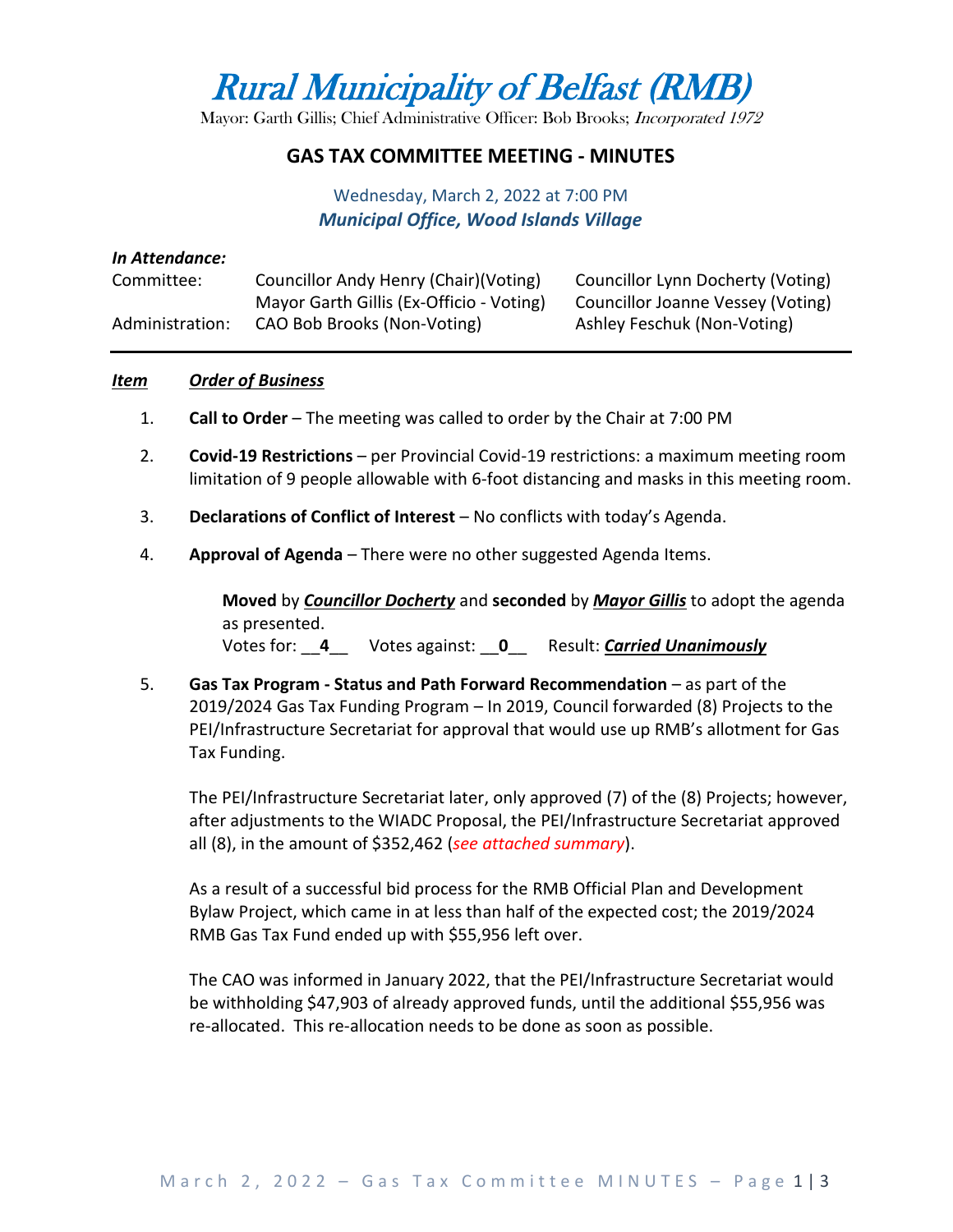The CAO has identified two options for Committee consideration:

# **Option 1:**

At a recent meeting regarding the Wood Island Revitalization Plan, of which many RMB Councillors attended; the Wood Island Area Development Corporation (WIADC) introduced a number of projects that RMB could participate in.

Upon further discussions with WIADC, it was identified that the project that was most in need, the project that needs to be done over the next two years, and the project that fits in perfectly with the amount of funds that RMB has available (.10 cents on the dollar); is the Wood Islands Lighthouse Refurbishment Project, which is hoped to start in the 2022/2023 fiscal year.

The CAO would work together with WIADC (*2-week time-frame*), to complete the application for PEI/Infrastructure Secretariat approval (*4-week time-frame*). There should be no problem meeting the PEI/Infrastructure Secretariat criteria as they had already approved a similar (less-extensive project), the Point Prim Lighthouse Project.

If all that works out, the CAO/Committee Chair would present the project to Council for approval (*2-week time-frame*). If it does not work out, the CAO will bring the item back to Committee. Estimated time to start WIADC project (*8 weeks*).

*Or*

#### **Option 2:**

Committee has the option to again do a general public call for proposals for the remaining \$55,956.

The Project Categories available to RMB include:

- a. Community Energy Systems
- b. Recreational Infrastructure
- c. Cultural Infrastructure
- d. Tourism Infrastructure
- e. Capacity Building
- f. Sport Infrastructure
- g. Broadband Connectivity

Should Committee/Council decide to go that route; the process would be:

- a. A call for Proposals (*6-week time-frame*)
- b. Committee Deliberations (*2-week time-frame*)
- c. Council Deliberations (*2-week time-frame*)
- d. PEI/Infrastructure Secretariat approval process (*4-week time-frame*)
- e. Council finalization (*2-week time-frame*)
- f. Estimated time to start selected project (*16 weeks*)